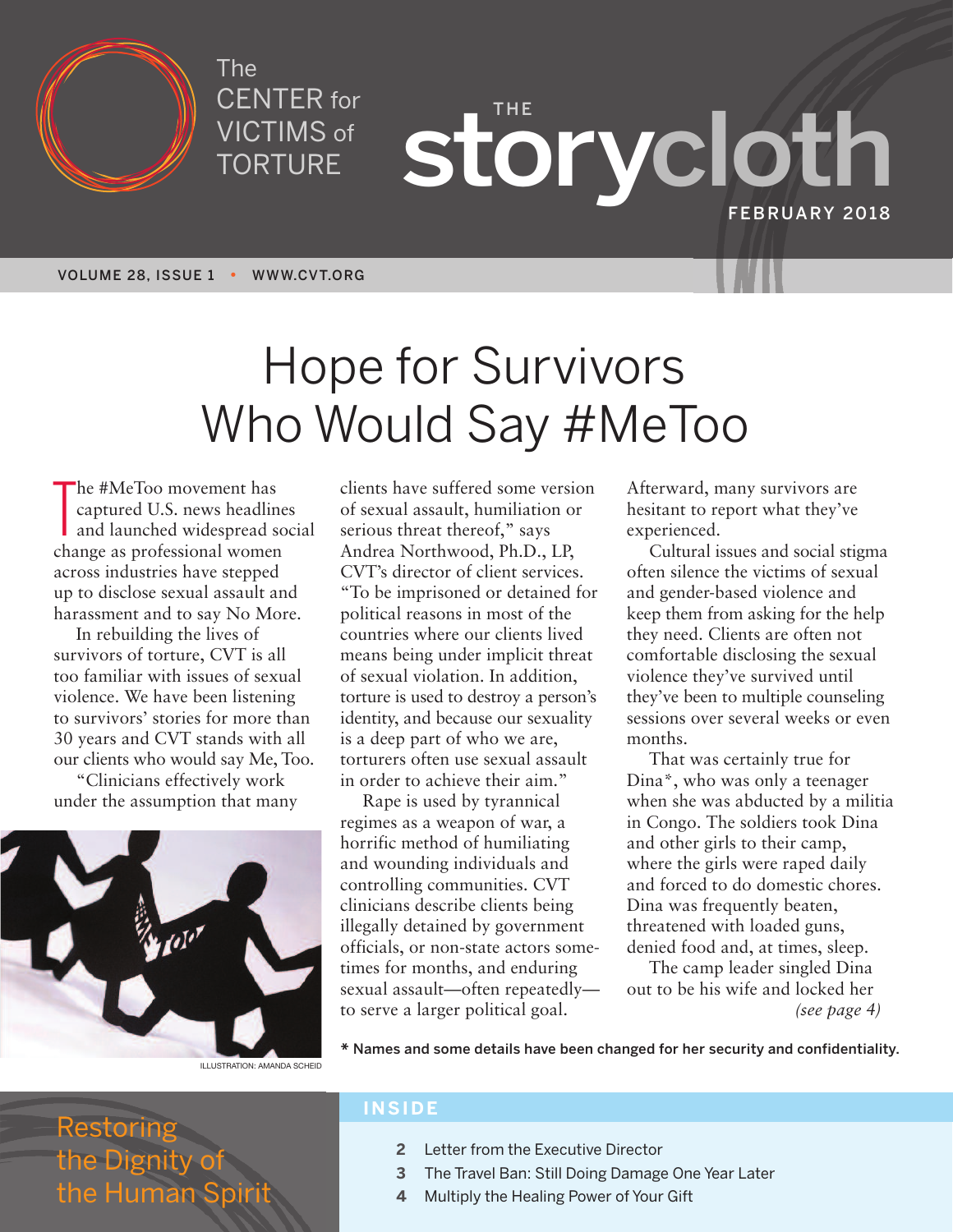#### Letter from the Executive Director LULLUI TIUITI LIIU LAUUULIVU DIIUULUI

Dear Friends,

According to *The Wall Street Journal*, the U.S. admitted about 5,000 refugees from October through December of last year. That number is less than that of similar periods in recent years—and 20,000 fewer refugees than were admitted during the same three months in 2016.

If this pace continues, far fewer refugees than the 45,000 cap the president set will be admitted into the United States this year—and that



**Curt Goering**

number is down from 110,000 in 2017. Right now, thousands upon thousands of refugees including children—are fleeing for their lives, many escaping unimaginable torture and propelled by the hope and safety of resettlement.

Severely cutting the number of refugees welcomed to the U.S. is reprehensible, especially considering the unprecedented numbers of refugees at this moment. And now on top of that, even more refugees will be subjected to intolerable delays because of the increased restrictions on refugees and their families the president ordered when his 120-day refugee ban expired last October.

Adding restrictions on people already "extremely vetted," and indefinitely suspending reunification of families separated by violence and war, is a wanton display of nativism and cruelty. The executive order was a thinly-veiled, pernicious effort to devastate the refugee program from the inside out, and the very low number of refugees admitted to the U.S. recently is gravely concerning, not to mention a betrayal of our humanitarian tradition of welcoming refugees fleeing torture and persecution.

We know from CVT's research that nearly half of refugees living in the U.S. are torture survivors. Further closing this country's doors to the world's most vulnerable people in urgent need of our help is unconscionable.

As this President rejects the principles of basic humanity, civil society organizations must step in. CVT is proud to be a part of that movement, standing up to draw attention to the impacts of these shameful actions. We're rallying with allies to stand with refugees and for the care and protection of the great number of torture survivors who are caught up in this devastating global humanitarian crisis.

Thank you for standing with us, and adding power to CVT's voice as a moral beacon in these deeply troubling times.

Gratefully,

Curt Hoeieng

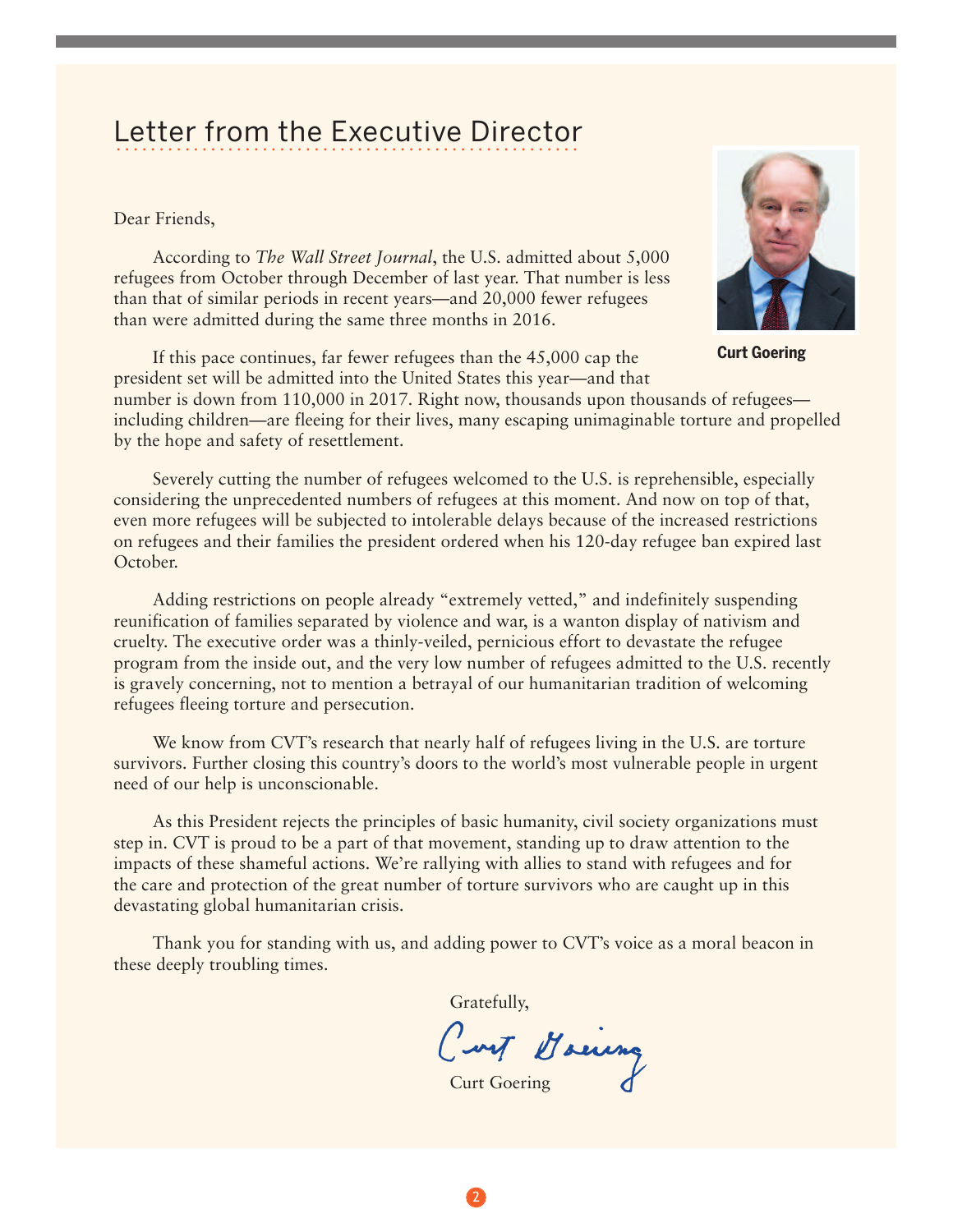## The Travel Ban: Still Doing Damage One Year Later

"What can we do now?" asked Fajer\*, whose family escaped torture and death threats in his home country, Iraq. He and his family are still struggling to carve out a refugee life after the president's Travel Ban cancelled their resettlement to the United States.

Four years ago, Fajer's family began to receive death threats because they are part of an ethnic minority group. Fajer was arrested and endured torture while he was held. After he was released, a close family member was murdered. Fajer and his family ran from their home, leaving everything behind.

Because of symptoms caused by

the torture, Fajer found CVT Jordan. He and two of the children came for rehabilitative care and began feeling that their lives were getting closer to normal. They took all the necessary steps to be placed in the pipeline for resettlement, and when asked to choose either the U.S. or the U.K. as their future home, they selected the United States because they had relatives living in Massachusetts.

The family went through all the required phases and screenings, a process that took two years before they were approved for resettlement in the U.S. They started their preparations to travel



in February 2017 but then the UN informed Fajer that they were not going to the U.S. They were not given any explanation for the change. The U.S. Travel Ban was announced January 27, 2017.

For refugee families who've gone through the years-long screening process, it's not possible to simply select a different country and get on a different plane. One year later, Fajer still lives in a world of questions and uncertainty.

For Fajer and his family, the impacts have been catastrophic and deeply personal. Everything had to start over again. They cannot return home under fear of death, but they cannot stay in Jordan indefinitely either. The travel ban ended the only way for them to build a new life.

Fajer said he doesn't understand why this is happening to them. "I lived all my 40 years peacefully in my home country. I worked as a civilian, had no connection to any conflict. I always lived co-existent with my neighbors. Why us?" he said. "What can we do now?"

**\*** *Name has been changed for confidentiality and security. The name Fajer means Dawn of a New Day. Funding for CVT's work in Jordan is provided by the United States Department of State's Bureau of Population, Refugees and Migration and the United Nations Voluntary Fund for Victims of Torture.*